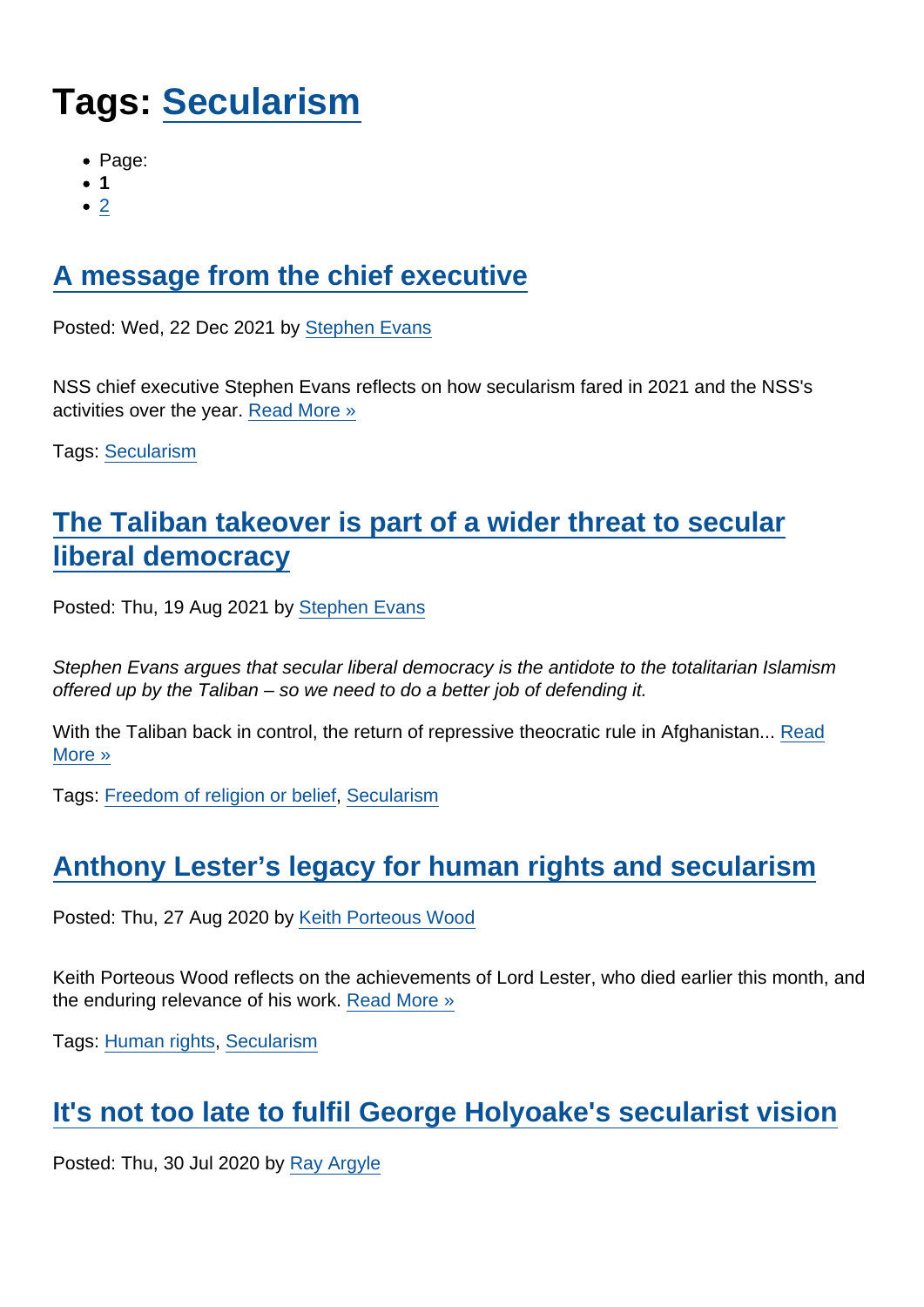With secularist principles under siege across much of the world, it's worth reconsidering the vision of the man who coined the term 'secularism' in the 19<sup>th</sup> century, says his biographer Ray Argyle. [Read More »](https://www.secularism.org.uk/opinion/2020/07/its-not-too-late-to-fulfil-george-holyoakes-secularist-vision)

Tags: [History,](https://www.secularism.org.uk/opinion/tags/History) [Opinion Out Loud](https://www.secularism.org.uk/opinion/tags/Opinion+Out+Loud), [Secularism](https://www.secularism.org.uk/opinion/tags/Secularism)

# [Stuck at home? Here's how you can learn about and support](https://www.secularism.org.uk/opinion/2020/03/stuck-at-home-heres-how-you-can-learn-about-and-support-secularism) [secularism](https://www.secularism.org.uk/opinion/2020/03/stuck-at-home-heres-how-you-can-learn-about-and-support-secularism)

Posted: Fri, 27 Mar 2020 by [National Secular Society](https://www.secularism.org.uk/opinion/authors/855)

Most NSS supporters will now be confined to their homes over the coming weeks. But there's still plenty you can do to learn about secularism and promote our campaign for secular democracy. [Read More »](https://www.secularism.org.uk/opinion/2020/03/stuck-at-home-heres-how-you-can-learn-about-and-support-secularism)

Tags: [Secularism](https://www.secularism.org.uk/opinion/tags/Secularism)

# [Barbara Smoker's remarkable life should inspire us all](https://www.secularism.org.uk/opinion/2019/01/barbara-smokers-remarkable-life-should-inspire-us-all)

Posted: Thu, 17 Jan 2019 by [Helen Nicholls](https://www.secularism.org.uk/opinion/authors/979)

Former NSS president Barbara Smoker's book My Godforsaken Life: Memoir of a Maverick reminds us of the value of ordinary people's principled activism and provides a link to secularists of the past, says Helen Nicholls. [Read More »](https://www.secularism.org.uk/opinion/2019/01/barbara-smokers-remarkable-life-should-inspire-us-all)

Tags: [History,](https://www.secularism.org.uk/opinion/tags/History) [Reviews,](https://www.secularism.org.uk/opinion/tags/Reviews) [Secularism](https://www.secularism.org.uk/opinion/tags/Secularism)

# [Peterloo's heroes represented the finest traditions of secular](https://www.secularism.org.uk/opinion/2018/11/peterloos-heroes-represented-the-finest-traditions-of-secular-democracy) [democracy](https://www.secularism.org.uk/opinion/2018/11/peterloos-heroes-represented-the-finest-traditions-of-secular-democracy)

Posted: Fri, 23 Nov 2018 by [Bob Forder](https://www.secularism.org.uk/opinion/authors/989)

The film Peterloo is a reminder of the close links between the campaign for church-state separation and the push for a truly democratic society in the 19<sup>th</sup> century and beyond, writes Bob Forder.

Mike Leigh's keenly anticipated, ambitious and long film, Peterloo... [Read More »](https://www.secularism.org.uk/opinion/2018/11/peterloos-heroes-represented-the-finest-traditions-of-secular-democracy)

Tags: [Democracy](https://www.secularism.org.uk/opinion/tags/Democracy), [History](https://www.secularism.org.uk/opinion/tags/History), [Secularism](https://www.secularism.org.uk/opinion/tags/Secularism)

[How secularism protects people who have religious faith](https://www.secularism.org.uk/opinion/2018/11/how-secularism-protects-people-who-have-religious-faith)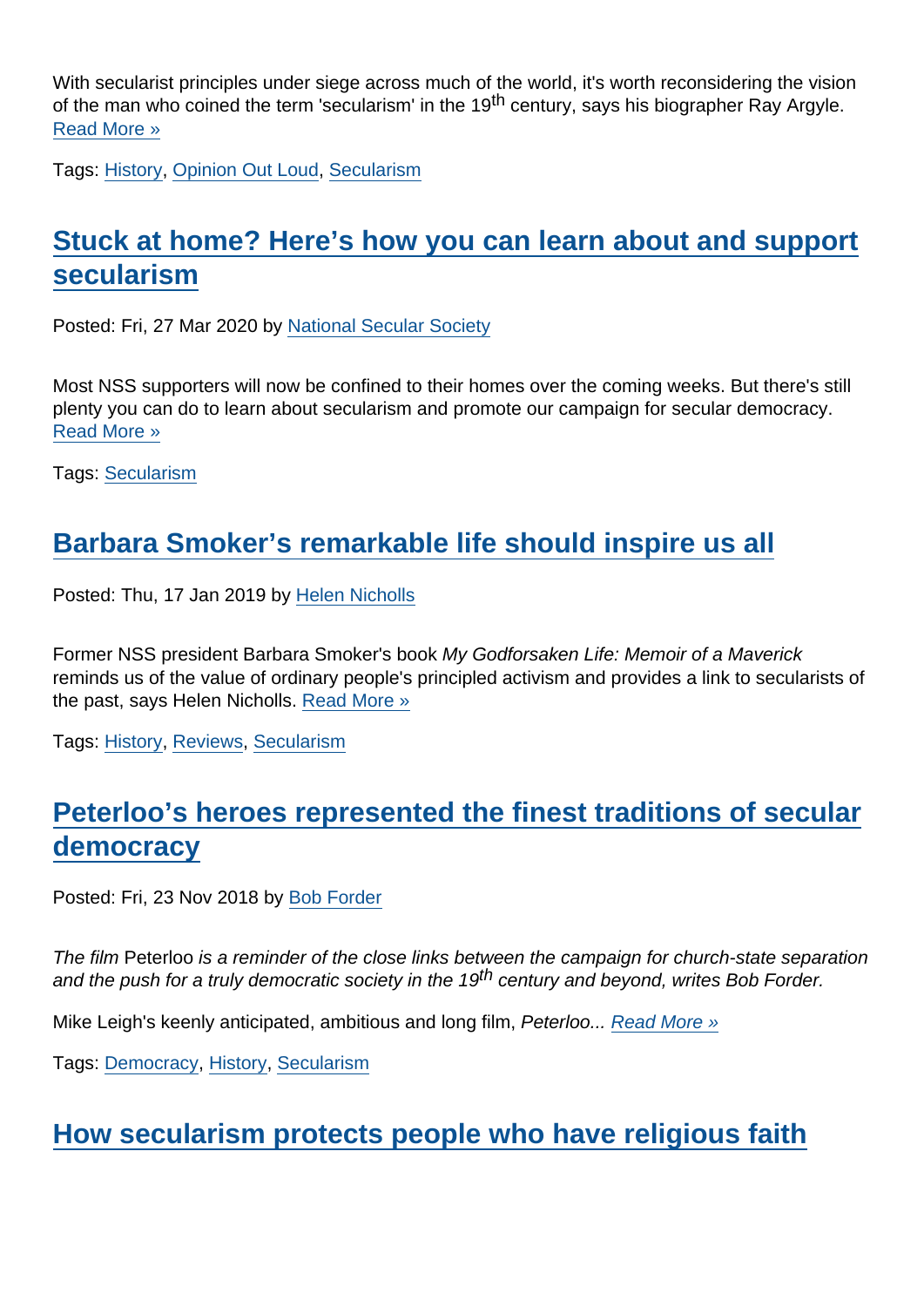Posted: Wed, 14 Nov 2018 by [Megan Manson](https://www.secularism.org.uk/opinion/authors/971)

For Interfaith Week 2018, campaigns officer Megan Manson explains how the National Secular Society's work protects those who are religious as well as those who are not.

One of the most common misconceptions about the National Secular Society is that we are... [Read](https://www.secularism.org.uk/opinion/2018/11/how-secularism-protects-people-who-have-religious-faith) [More »](https://www.secularism.org.uk/opinion/2018/11/how-secularism-protects-people-who-have-religious-faith)

Tags: [Caste,](https://www.secularism.org.uk/opinion/tags/Caste) [Child Abuse](https://www.secularism.org.uk/opinion/tags/Child+Abuse), [Circumcision](https://www.secularism.org.uk/opinion/tags/Circumcision), [Conversion therapy](https://www.secularism.org.uk/opinion/tags/Conversion+therapy), [FGM](https://www.secularism.org.uk/opinion/tags/FGM), [Freedom of Expression](https://www.secularism.org.uk/opinion/tags/Freedom+of+Expression), [One](https://www.secularism.org.uk/opinion/tags/One+law+for+all) [law for all,](https://www.secularism.org.uk/opinion/tags/One+law+for+all) [Secularism](https://www.secularism.org.uk/opinion/tags/Secularism)

#### [China's religious persecution is a secularist issue](https://www.secularism.org.uk/opinion/2018/09/chinas-religious-persecution-is-a-secularist-issue)

Posted: Fri, 21 Sep 2018 by [Stephen Evans](https://www.secularism.org.uk/opinion/authors/845)

China may be the most godless country in the world, but it is far from being a secular one. Stephen Evans says the intensifying religious persecution in the repressive state must be condemned.

China is by far the most godless country in the world. According... [Read More »](https://www.secularism.org.uk/opinion/2018/09/chinas-religious-persecution-is-a-secularist-issue)

Tags: [China,](https://www.secularism.org.uk/opinion/tags/China) [Freedom of religion or belief,](https://www.secularism.org.uk/opinion/tags/Freedom+of+religion+or+belief) [Secularism](https://www.secularism.org.uk/opinion/tags/Secularism)

## [Seven secularist steps that would strengthen democracy in](https://www.secularism.org.uk/opinion/2018/07/seven-secularist-steps-that-would-strengthen-democracy-in-the-uk) [the UK](https://www.secularism.org.uk/opinion/2018/07/seven-secularist-steps-that-would-strengthen-democracy-in-the-uk)

Posted: Wed, 04 Jul 2018 by [Megan Manson](https://www.secularism.org.uk/opinion/authors/971)

In recognition of National Democracy Week 2018, Megan Manson reflects on what still needs to be changed to make the UK a truly democratic, secular state. [Read More »](https://www.secularism.org.uk/opinion/2018/07/seven-secularist-steps-that-would-strengthen-democracy-in-the-uk)

Tags: [Church & State,](https://www.secularism.org.uk/opinion/tags/Church+&+State) [Church of England,](https://www.secularism.org.uk/opinion/tags/Church+of+England) [Council prayers,](https://www.secularism.org.uk/opinion/tags/Council+prayers) [Faith Schools](https://www.secularism.org.uk/opinion/tags/Faith+Schools), [Freedom of Expression,](https://www.secularism.org.uk/opinion/tags/Freedom+of+Expression) [Head of state](https://www.secularism.org.uk/opinion/tags/Head+of+state), [One law for all,](https://www.secularism.org.uk/opinion/tags/One+law+for+all) [Secularism](https://www.secularism.org.uk/opinion/tags/Secularism)

#### [It's time to disestablish the Church of England](https://www.secularism.org.uk/opinion/2018/01/its-time-to-disestablish-the-church-of-england)

Posted: Tue, 02 Jan 2018 by [Prof. Steven Kettell](https://www.secularism.org.uk/opinion/authors/880)

As the National Secular Society prepares to send a major report on the subject to MPs, Prof. Steven Kettell says the establishment of the Church of England is incongruous with the beliefs and attitudes of the people it affects.

In the past few decades the landscape... [Read More »](https://www.secularism.org.uk/opinion/2018/01/its-time-to-disestablish-the-church-of-england)

Tags: [Church & State,](https://www.secularism.org.uk/opinion/tags/Church+&+State) [Disestablishment,](https://www.secularism.org.uk/opinion/tags/Disestablishment) [Secularism](https://www.secularism.org.uk/opinion/tags/Secularism)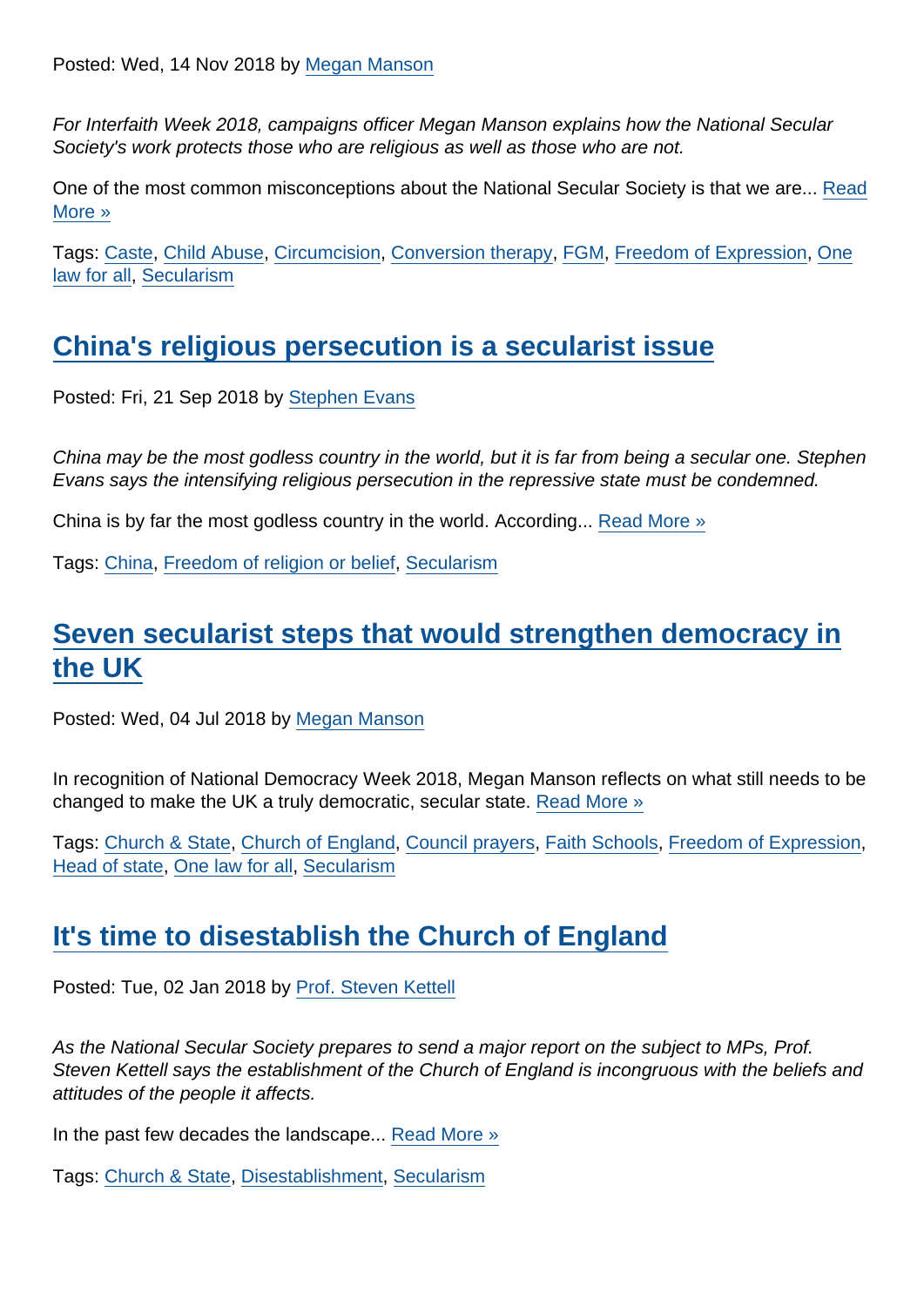[Secularism is a challenge to religion's political power and](https://www.secularism.org.uk/opinion/2017/12/secularism-is-a-challenge-to-religions-political-power-and-privilege-not-people-of-faith) [privilege, not people of faith](https://www.secularism.org.uk/opinion/2017/12/secularism-is-a-challenge-to-religions-political-power-and-privilege-not-people-of-faith)

Posted: Fri, 22 Dec 2017 by [Stephen Evans](https://www.secularism.org.uk/opinion/authors/845)

Some Christians use the Christmas period to attack secularism for its challenge to their sense of entitlement. But Stephen Evans says the faithful have far more to fear from religious fanatics than secularists.

Buying a copy of the Christmas edition of the... [Read More »](https://www.secularism.org.uk/opinion/2017/12/secularism-is-a-challenge-to-religions-political-power-and-privilege-not-people-of-faith)

Tags: [Christianity,](https://www.secularism.org.uk/opinion/tags/Christianity) [Christmas](https://www.secularism.org.uk/opinion/tags/Christmas), [Secularism](https://www.secularism.org.uk/opinion/tags/Secularism)

#### [Only secularism can defeat the emboldened Hindu right](https://www.secularism.org.uk/opinion/2017/12/only-secularism-can-defeat-the-emboldened-hindu-right)

Posted: Fri, 01 Dec 2017 by [Chris Sloggett](https://www.secularism.org.uk/opinion/authors/968)

Violent threats look set to censor a film which was due for UK release today. It's the latest sign of rising Hindu fundamentalism. In response, Chris Sloggett says, we must make sure no religion gets special treatment.

The makers of the Bollywood historical... [Read More »](https://www.secularism.org.uk/opinion/2017/12/only-secularism-can-defeat-the-emboldened-hindu-right)

Tags: [Caste,](https://www.secularism.org.uk/opinion/tags/Caste) [Freedom of Expression](https://www.secularism.org.uk/opinion/tags/Freedom+of+Expression), [Hindu Nationalism](https://www.secularism.org.uk/opinion/tags/Hindu+Nationalism), [Secularism](https://www.secularism.org.uk/opinion/tags/Secularism)

#### [Interfaith must embrace secularism](https://www.secularism.org.uk/opinion/2017/11/interfaith-must-embrace-secularism)

Posted: Mon, 13 Nov 2017 by [Megan Manson](https://www.secularism.org.uk/opinion/authors/971)

Interfaith Week is underway. Megan Manson says interfaith dialogue must embrace secularist principles to remain relevant, effective and inclusive.

Interfaith, the constructive dialogue between people of different faiths in order to promote mutual understanding,... [Read More »](https://www.secularism.org.uk/opinion/2017/11/interfaith-must-embrace-secularism)

Tags: [Religion & Belief](https://www.secularism.org.uk/opinion/tags/Religion+&+Belief), [Secularism](https://www.secularism.org.uk/opinion/tags/Secularism)

## [Whence secularism in Africa?](https://www.secularism.org.uk/opinion/2017/10/whence-secularism-in-africa)

Posted: Wed, 25 Oct 2017 by [Leo Igwe](https://www.secularism.org.uk/opinion/authors/976)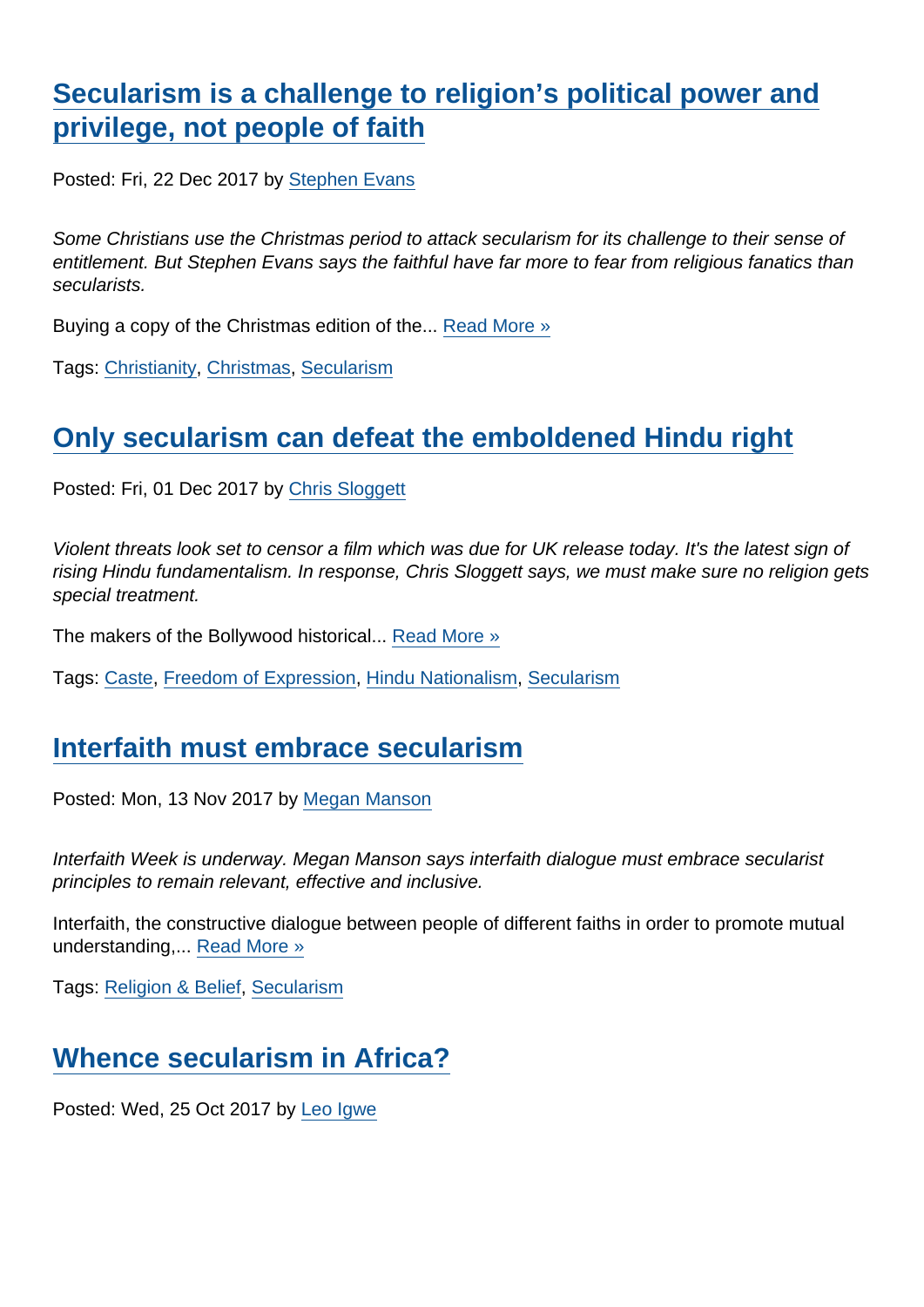Secularism and controversies regarding the relationship between religion and state have deep roots in Africa's socio–political history, but are increasingly relevant to many pressing human rights issues, argues Leo Igwe.

Recently, the relationship between... [Read More »](https://www.secularism.org.uk/opinion/2017/10/whence-secularism-in-africa)

Tags: [Africa](https://www.secularism.org.uk/opinion/tags/Africa), [Freedom from Religion,](https://www.secularism.org.uk/opinion/tags/Freedom+from+Religion) [Freedom of religion or belief,](https://www.secularism.org.uk/opinion/tags/Freedom+of+religion+or+belief) [Secularism](https://www.secularism.org.uk/opinion/tags/Secularism)

## [Secularism and National Libraries Week #LibraryLetters](https://www.secularism.org.uk/opinion/2017/10/secularism-and-national-libraries-week-libraryletters)

Posted: Thu, 05 Oct 2017 by [Alastair Lichten](https://www.secularism.org.uk/opinion/authors/847)

Ahead of [Libraries Week 2017](http://www.librariesweek.org.uk/) Alastair Lichten argues that libraries' values of free expression and pluralism illustrate how a vibrant secular democracy should work.

Our [public services](https://www.secularism.org.uk/opinion/2016/06/faith-in-public-services) – the majority of which are thankfully free from religious discrimination... [Read](https://www.secularism.org.uk/opinion/2017/10/secularism-and-national-libraries-week-libraryletters) [More »](https://www.secularism.org.uk/opinion/2017/10/secularism-and-national-libraries-week-libraryletters)

Tags: [Libraries](https://www.secularism.org.uk/opinion/tags/Libraries), [Secularism](https://www.secularism.org.uk/opinion/tags/Secularism)

## [Lessons from the frontline of Islamic fundamentalism](https://www.secularism.org.uk/opinion/2017/09/book-review-i-am-malala-by-malala-yousafzai-and-radical-by-maajid-nawaz)

Posted: Thu, 21 Sep 2017 by [Megan Manson](https://www.secularism.org.uk/opinion/authors/971)

Megan Manson explores autobiographies by two Muslim secularists whose lives have been directly intertwined with Islamist extremism, and asks if the secular pluralism extremists most fear could be our best hope.

"Extremists have shown what frightens them the... [Read More »](https://www.secularism.org.uk/opinion/2017/09/book-review-i-am-malala-by-malala-yousafzai-and-radical-by-maajid-nawaz)

Tags: [Education,](https://www.secularism.org.uk/opinion/tags/Education) [Islam](https://www.secularism.org.uk/opinion/tags/Islam), [Reviews](https://www.secularism.org.uk/opinion/tags/Reviews), [Secularism](https://www.secularism.org.uk/opinion/tags/Secularism), [Terrorism](https://www.secularism.org.uk/opinion/tags/Terrorism)

#### [Britain should embrace secularism as it loses its religion](https://www.secularism.org.uk/opinion/2017/09/britain-should-embrace-secularism)

Posted: Fri, 08 Sep 2017 by [Chris Sloggett](https://www.secularism.org.uk/opinion/authors/968)

As new data suggests non-belief is at a record high, Chris Sloggett says secularists should be more assertive in making the case for freedom of and from religion. This article was [originally](http://www.ibtimes.co.uk/most-britons-dont-have-religion-anymore-its-time-our-institutions-caught-them-1638627) [published](http://www.ibtimes.co.uk/most-britons-dont-have-religion-anymore-its-time-our-institutions-caught-them-1638627) by the International Business Times; reprinted here with... [Read More »](https://www.secularism.org.uk/opinion/2017/09/britain-should-embrace-secularism)

Tags: [British values,](https://www.secularism.org.uk/opinion/tags/British+values) [Religious Right](https://www.secularism.org.uk/opinion/tags/Religious+Right), [Religious privilege](https://www.secularism.org.uk/opinion/tags/Religious+privilege), [Secularism](https://www.secularism.org.uk/opinion/tags/Secularism)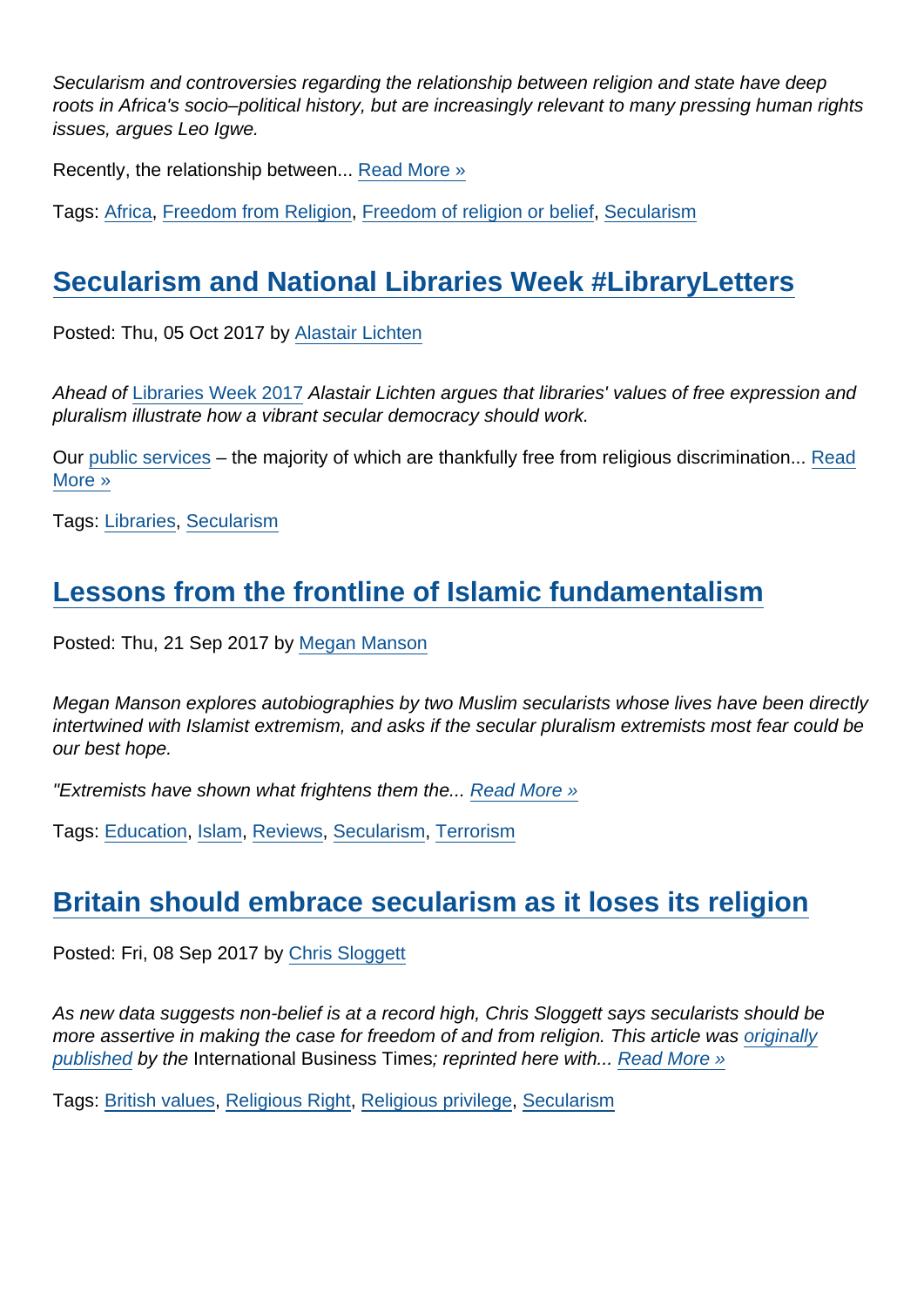## [Beware the drip drip of religious exemptions](https://www.secularism.org.uk/opinion/2017/09/beware-the-drip-drip-of-religious-exemptions)

Posted: Sat, 02 Sep 2017 by [Stephen Evans](https://www.secularism.org.uk/opinion/authors/845)

As a theme park lifts its ban on Sikh ceremonial swords, NSS campaigns director Stephen Evans questions the wisdom behind religious exemptions from generally applicable rules.

The latest submission to religious demands came this week when a popular theme park... [Read](https://www.secularism.org.uk/opinion/2017/09/beware-the-drip-drip-of-religious-exemptions) [More »](https://www.secularism.org.uk/opinion/2017/09/beware-the-drip-drip-of-religious-exemptions)

Tags: [Multiculturalism](https://www.secularism.org.uk/opinion/tags/Multiculturalism), [One law for all](https://www.secularism.org.uk/opinion/tags/One+law+for+all), [Secularism](https://www.secularism.org.uk/opinion/tags/Secularism)

## [Newcastle: what's faith got to do with it?](https://www.secularism.org.uk/opinion/2017/08/newcastle-whats-faith-got-to-do-with-it)

Posted: Thu, 10 Aug 2017 by [Yasmin Rehman](https://www.secularism.org.uk/opinion/authors/970)

A group of mainly Muslim men has been convicted for sexual abuse in another British city. Amid a predictable response, Yasmin Rehman says child protection does not require the involvement of faith groups or 'community leaders'.

Rotherham, Rochdale, Oxford,... [Read More »](https://www.secularism.org.uk/opinion/2017/08/newcastle-whats-faith-got-to-do-with-it)

Tags: [Child Abuse](https://www.secularism.org.uk/opinion/tags/Child+Abuse), [Faith groups](https://www.secularism.org.uk/opinion/tags/Faith+groups), [Islam,](https://www.secularism.org.uk/opinion/tags/Islam) [Multiculturalism](https://www.secularism.org.uk/opinion/tags/Multiculturalism), [Secularism](https://www.secularism.org.uk/opinion/tags/Secularism)

#### [Never mind joining SACREs, we should be abolishing them](https://www.secularism.org.uk/opinion/2017/07/never-mind-joining-sacres-we-should-be-abolishing-them)

Posted: Fri, 21 Jul 2017 by [Keith Sharpe](https://www.secularism.org.uk/opinion/authors/969)

A parent's legal challenge to the exclusion of a humanist representative from the local body responsible for overseeing religious education highlights the need for urgent reform of this contested area of the curriculum, argues Keith Sharpe.

A humanist parent... [Read More »](https://www.secularism.org.uk/opinion/2017/07/never-mind-joining-sacres-we-should-be-abolishing-them)

Tags: [Education,](https://www.secularism.org.uk/opinion/tags/Education) [Religious education](https://www.secularism.org.uk/opinion/tags/Religious+education), [Secularism](https://www.secularism.org.uk/opinion/tags/Secularism), [Wales](https://www.secularism.org.uk/opinion/tags/Wales)

#### [The human rights of women and secularism go hand in hand](https://www.secularism.org.uk/opinion/2017/03/the-human-rights-of-women-and-secularism-go-hand-in-hand)

Posted: Wed, 08 Mar 2017 by [Alastair Lichten](https://www.secularism.org.uk/opinion/authors/847)

On International Women's Day 2017 NSS campaigns officer Alastair Lichten reflects on the intersection of gender and religious privilege, and what the secularist movement can learn from